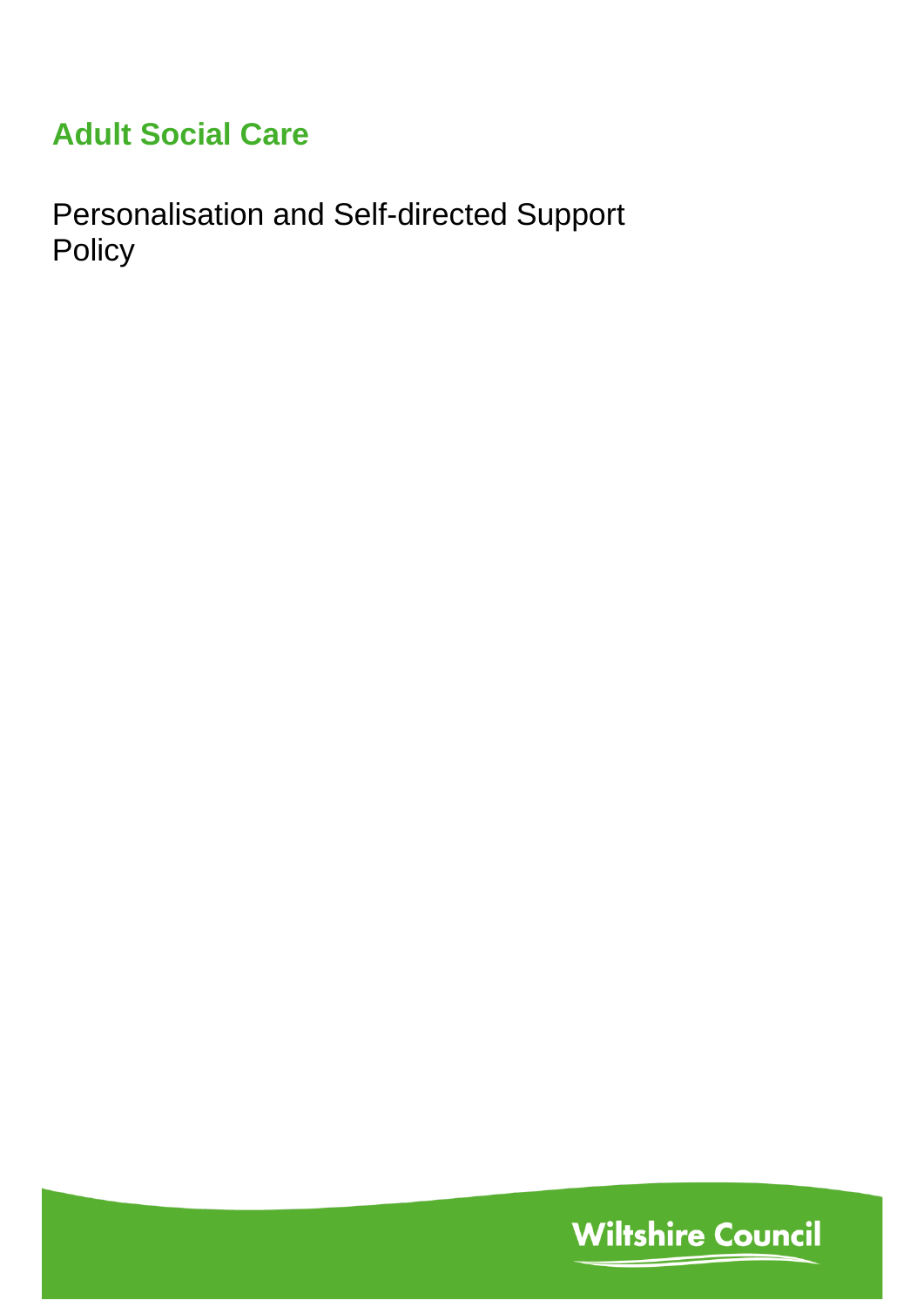# **Policy Cover Information**

| Policy number    |                              | Version | 0.5           | <b>Status</b>  | <b>Draft</b> |
|------------------|------------------------------|---------|---------------|----------------|--------------|
|                  |                              | number  |               |                |              |
| Implementation   | All adult social care        |         |               | Implementation | Autumn 2014  |
| lead             | managers                     |         |               | date           |              |
| Policy approved  | <b>Adult Leadership Team</b> |         | Date approved | Feb 2022       |              |
| by               |                              |         |               |                |              |
| Next review date | Sept 2022                    |         |               |                |              |
|                  |                              |         |               |                |              |

# **Policy control sheet**

| Policy title                         | Personalisation and Self-Directed Support                             |
|--------------------------------------|-----------------------------------------------------------------------|
| Purpose of policy                    | explain how Wiltshire<br>Council<br>To<br>is.                         |
|                                      | implementing<br>of<br>the<br>principles                               |
|                                      | personalisation<br>in<br>line<br>with<br>national                     |
|                                      | legislation and the intentions of locally                             |
|                                      | elected councillors.                                                  |
| Policy author(s)                     | <b>David Bowater</b>                                                  |
| <b>Lead Director</b>                 |                                                                       |
|                                      | Claire Edgar (Director of Learning Disabilities<br>and Mental Health) |
|                                      | Emma Legg (Director of Access and<br>Reablement)                      |
|                                      | Helen Jones (Director of Commissioning)                               |
| Target audience                      | Frontline staff and members of the public                             |
| This policy supersedes               | Direct Payments to Manage Your Own Care                               |
|                                      | <b>Financial Rules</b>                                                |
|                                      | <b>Self-Directed Support</b>                                          |
| This policy should be read alongside | <b>Eligibility Policy</b>                                             |
|                                      | <b>Charging Policy</b>                                                |
|                                      | <b>Safeguarding Policy</b>                                            |
|                                      | <b>Carers Strategy</b>                                                |
| <b>Related procedures</b>            | https://adults.wiltshire.gov.uk/Informati                             |
|                                      | on/direct-payments                                                    |
|                                      |                                                                       |
|                                      |                                                                       |
| Monitoring and review lead           | <b>Executive Office</b>                                               |
| First year review date               | <b>April 2015</b>                                                     |
| Subsequent review date               | April 2016, Feb 2022                                                  |
| Internet link                        | https://www.wiltshire.gov.uk/adult-care-policies                      |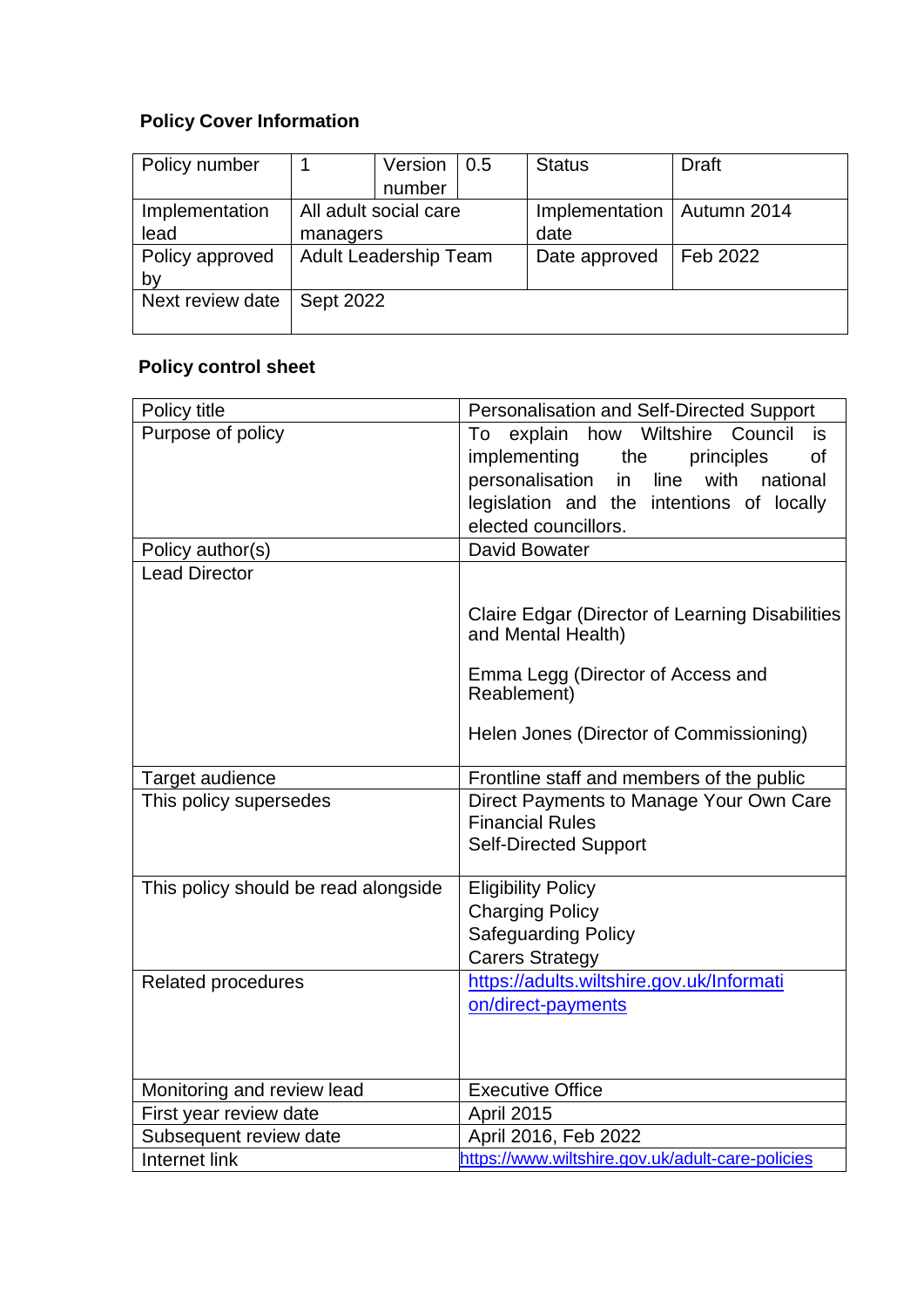## **Amendments**

| Number | Page | <b>Details</b>                                           | Who by          | Date             |
|--------|------|----------------------------------------------------------|-----------------|------------------|
| 1.1    | 12   | Updates to DP rates                                      | E Townsend      | Dec 2016         |
| 1.2    | All  | Updated for factual accuracy<br>and<br>with new branding | <b>K</b> Holmes | <b>July 2020</b> |
| 1.3    | All  | Updated for factual accuracy<br>and language             | E Townsend      | Feb 2022         |

# **This policy can be made available in a range of accessible formats if required.**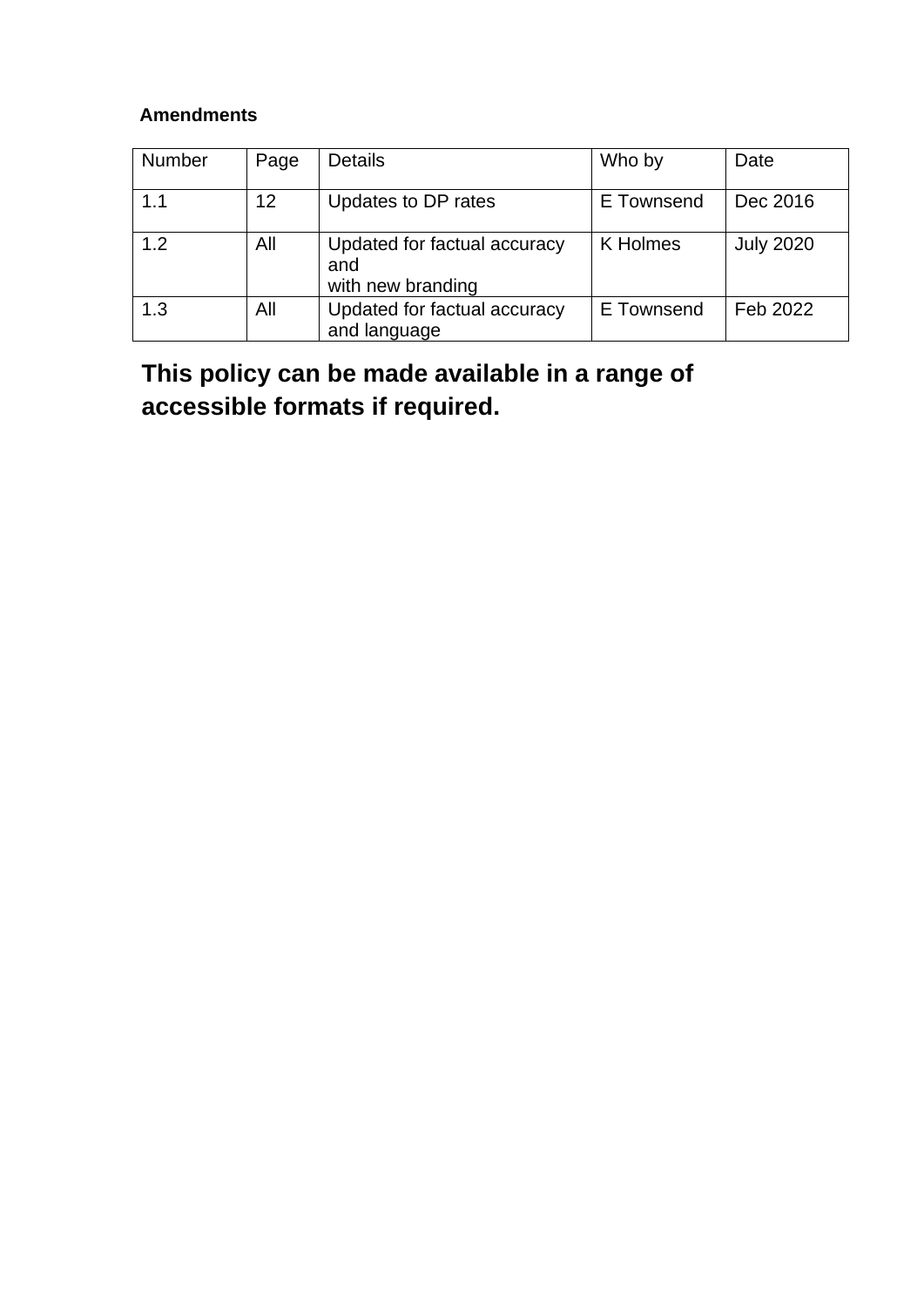# **Terms included in this Policy**

| <b>Allocated Worker</b>  | An allocated worker is a trained professional who will be                                                             |
|--------------------------|-----------------------------------------------------------------------------------------------------------------------|
|                          | qualified to deal with your specific needs.                                                                           |
| <b>Authorised Person</b> | An Authorised Person is someone who agrees to manage                                                                  |
|                          | someone's direct payment if they have been formally                                                                   |
|                          | assessed as lacking mental capacity to do this and is: (a)                                                            |
|                          | duly authorised under the Mental Capacity Act and/or (b) a                                                            |
|                          | person deemed suitable to do this by the Council.                                                                     |
| Carer                    | A carer is someone who provides unpaid, informal support                                                              |
|                          | to a family member, partner, friend or neighbour. This                                                                |
|                          | could be because they are ill, frail, disabled or have mental                                                         |
|                          | health or substance misuse problems.                                                                                  |
| Commissioned             | Services arranged and paid for by the Council to meet care                                                            |
| <b>Services</b>          | and support needs.                                                                                                    |
| <b>Direct Payment</b>    | A way in which a personal budget can be provided when the                                                             |
|                          | Council gives money to a person to pay for care and support<br>to meet eligible needs. Direct Payments can be used to |
|                          | employ staff directly or buy care from an agency or other                                                             |
|                          | organisation.                                                                                                         |
| <b>Direct Payment</b>    | A direct payment user or recipient is a person with                                                                   |
| User                     | eligible care and support needs or a carer with support                                                               |
|                          | needs who has opted to take all or part of their personal                                                             |
|                          | budget as a direct payment. The user or recipient is                                                                  |
|                          | responsible for using the direct payment to make sure                                                                 |
|                          | the needs are met by buying support services or<br>employing personal assistant(s).                                   |
| Independent              | Advice about funding long term care and support                                                                       |
| <b>Financial Advice</b>  | regulated by the Society for Later Life Advisors. The                                                                 |
|                          | Council works closely with two independent financial                                                                  |
|                          | advisors.                                                                                                             |
| <b>Nominated Person</b>  | If a person has capacity but does not wish to administer the                                                          |
|                          | direct payment themselves, they may choose a person to                                                                |
|                          | act on their behalf if agreed by them both. This can be a                                                             |
|                          | family member, friend, other individual or an organisation.                                                           |
| <b>Personal Budget</b>   | Personalisation introduces personal budgets for people in                                                             |
|                          | Wiltshire. The aim of this is to ensure individuals' support,                                                         |
|                          | and the funding for it, is clear, fair and under their control. A                                                     |
|                          | personal budget is based on the cost of meeting an adult's                                                            |
|                          | needs and is made up of council funding and the person's                                                              |
|                          | assessed contribution. Individuals may choose to use their                                                            |
|                          | personal budget on:                                                                                                   |
|                          | a commissioned service, where the council holds and                                                                   |
|                          | manages the personal budget on the person's behalf,                                                                   |
|                          | as a direct payment (an amount of money you can use                                                                   |
|                          | to meet your needs),                                                                                                  |
|                          | or as a combination of both.                                                                                          |
| Personalisation          | Personalisation is sometimes known as self-directed                                                                   |
|                          | support. Self- directed support is the way that social care                                                           |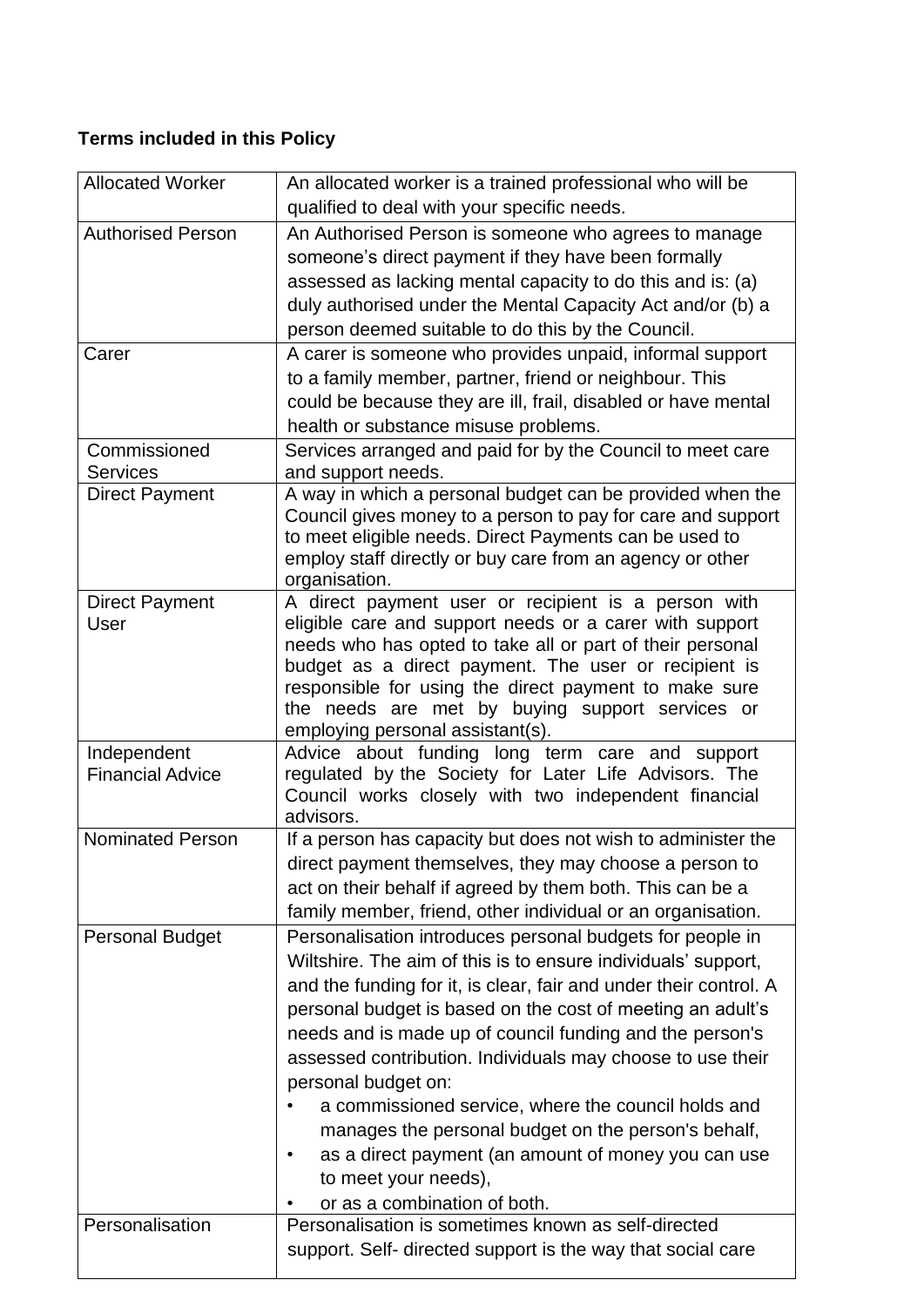|                  | assessment, support planning and service delivery is made                                       |
|------------------|-------------------------------------------------------------------------------------------------|
|                  | available so that more choice and control is given to                                           |
|                  | individuals. It puts the person at the centre of the planning                                   |
|                  | process, recognising that they are best placed to                                               |
|                  | understand their own needs.                                                                     |
| Reasonable price | A personal budget is used to deliver the outcomes in the                                        |
|                  | support plan. The size of a personal budget depends on a                                        |
|                  | 'reasonable price'. The reasonable price is an amount of                                        |
|                  | money that a professional in the Council's adult social care                                    |
|                  | team considers will meet the assessed needs, based on                                           |
|                  | what it would cost the Council to commission services to                                        |
|                  | address those needs.                                                                            |
| Self-funder      | A self-funder is the term given to someone who pays the                                         |
|                  | full cost of their own care and support following a                                             |
|                  | financial assessment. If someone is a self-funder, the                                          |
|                  | Council can still help them with information and advice in<br>arranging their care and support. |
| Support plans    | Care and support plans will be developed for those meeting                                      |
|                  | the council's eligibility criteria. These will set out the support                              |
|                  | needed to meet otherwise unmet eligible needs. They focus                                       |
|                  |                                                                                                 |
|                  | on delivering a set of agreed outcomes.                                                         |
| Telecare         | Any electronic equipment designed to meet care and support<br>needs.                            |
|                  |                                                                                                 |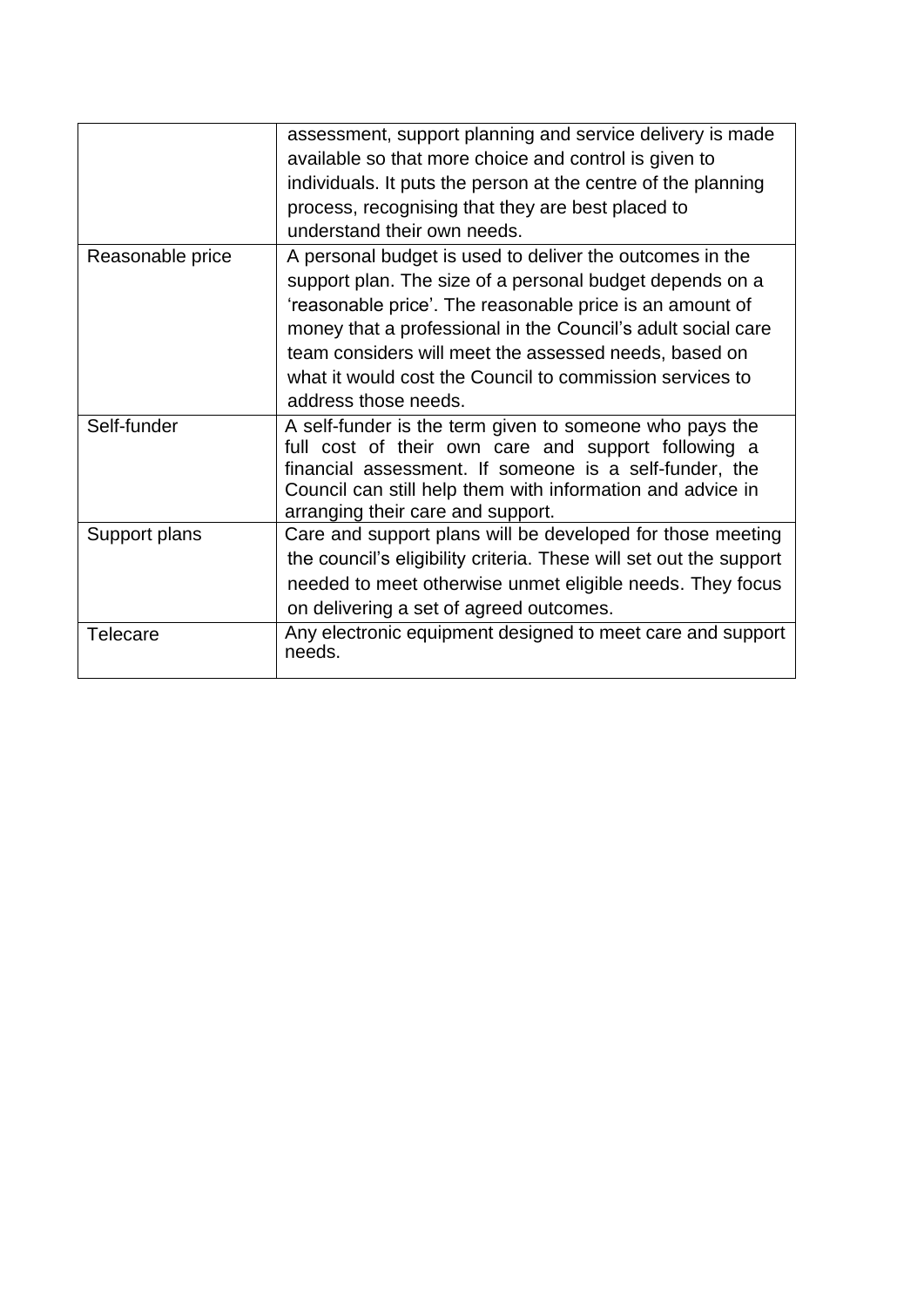### **Contents**

- 1. The Personalisation Policy
- 2. Who does it cover?
- 3. Personalisation Policy approach
- 4. National context
- 5. The personalisation process in practice
	- 5.1 Contact
	- 5.2 Assessment
	- 5.3 Support planning
	- 5.4 Delivery
	- 5.5Direct Payments
	- 5.6Review
- 6. Monitoring, evaluation and review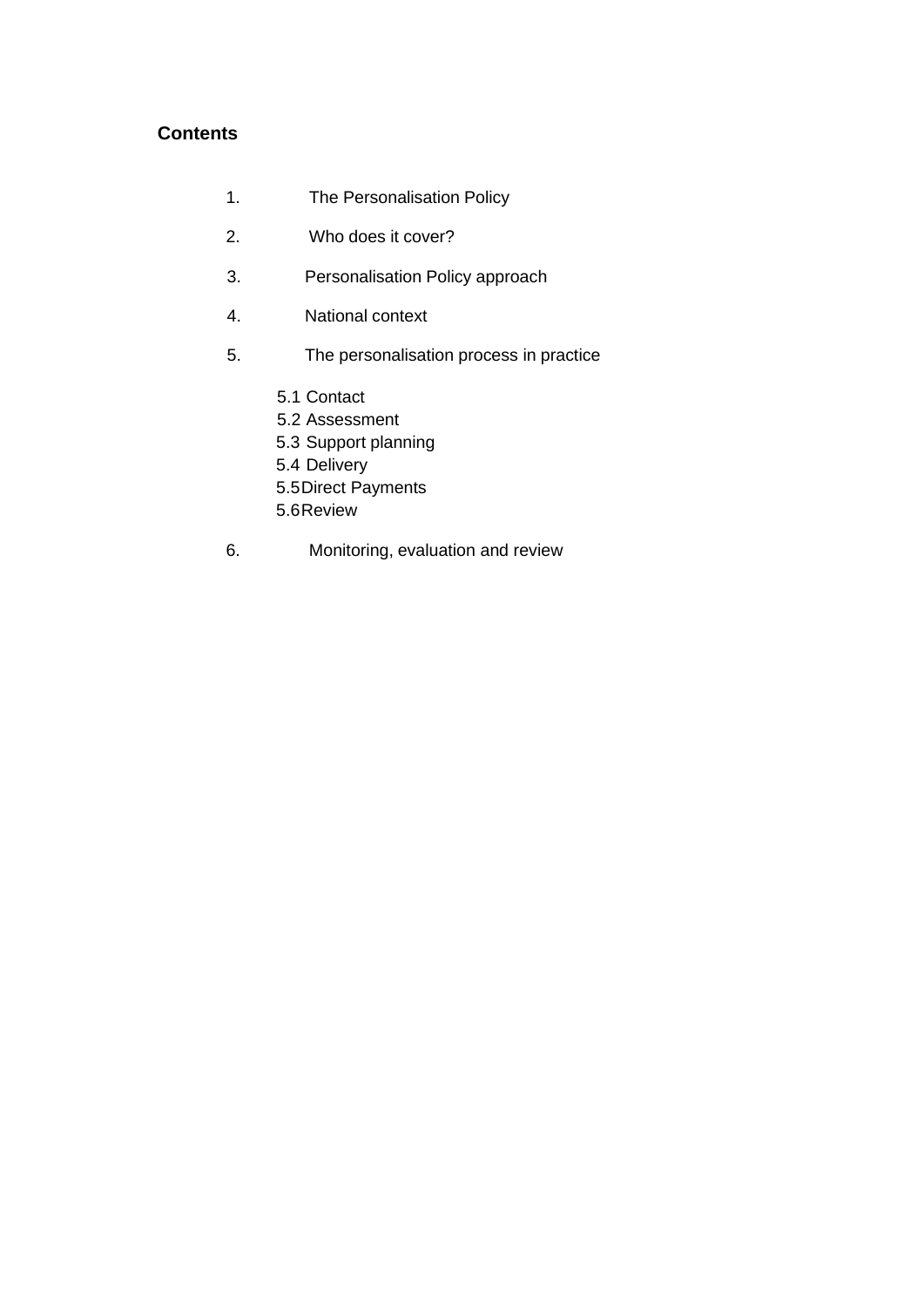### **1. The Personalisation Policy**

The purpose of the Personalisation Policy is to make sure that everyone is helped to decide how they will be supported, so they can choose what will be right for them.

Personalisation means that every person receiving support, whether through Wiltshire Council or funded by themselves, has choice and control over the shape of that support. This involves:

- a. Ensuring that everyone has access to the right information, advocacy and advice so they can make informed decisions about their care and support.
- b. Investing in preventative services to reduce or delay people's need for care and to promote independence and self-reliance among individuals and communities.
- c. Developing local partnerships to produce a range of services for people to choose from and enhancing opportunities for social inclusion and community development
- d. Working together with people to design, deliver and evaluate services.

### **2. Who does it cover?**

This personalisation policy applies to all adults (people aged over 18 years). People who are frail or elderly, have a learning disability, physical disability, mental health need or other social care need will all have the same rights to a personalised approach for their care and support.

Support for carers is included within the principles of the personalisation policy, so that carers are supported in their role and enabled to maintain a life beyond their caring responsibilities. Wiltshire's [Carers Strategy](https://adults.wiltshire.gov.uk/Information/strategy-and-policy-for-carers) sets out how this is achieved in more detail.

#### **3. Personalisation Policy approach**

The Council will ensure that everyone has access to the right information, advocacy and advice so they can make informed decisions about their care and support.

This means:

- Everyone is entitled to an initial assessment of their needs; and
- We will help people find the right information about care and related services such as leisure and transport.

The Council invests in preventative services to reduce or delay people's need for care and to promote independence and self-reliance among individuals and communities.

This means we will:

- try to support people in their own home, where this is the best use of resources
- consider the best type of housing for people
- offer initial support before an in-depth assessment takes place (except where some other form of support is already in place).

The Council will ensure there are a range of services for people to choose from that enhance opportunities for social inclusion and community development.

This means we will:

- support user led or customer led organisations, community networks and volunteers to enable people to access support in the community.
- offer informal carers an assessment of the support they might require, enabling them to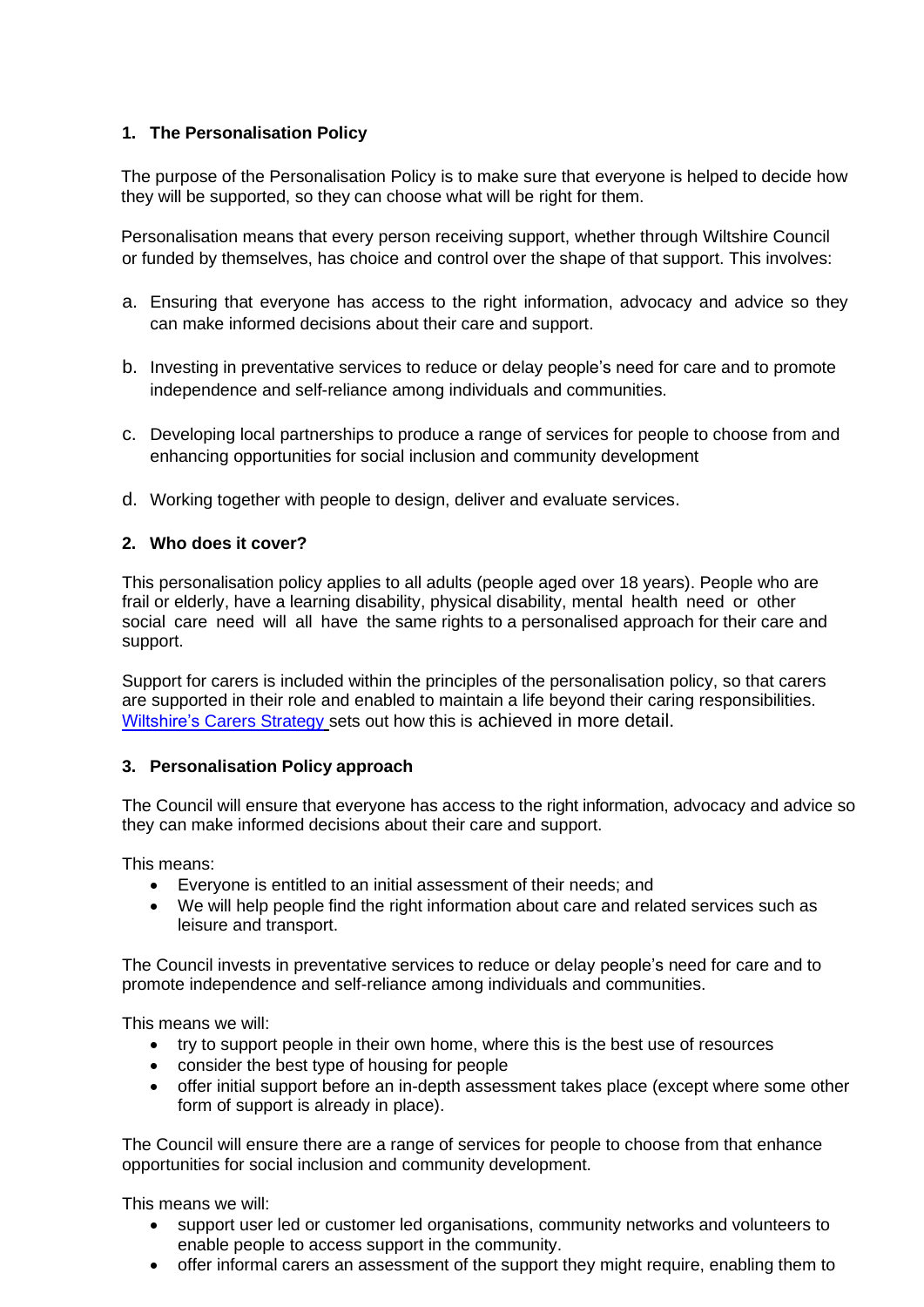fulfil their role.

• offer support to anyone who is eligible, regardless of their background.

The council will work with people to design, deliver and review support.

This means we will:

- start from the view that the person knows best how to support themselves
- enable people to use their personal budget to arrange their care and support as they want it, to meet their agreed outcomes
- offer individuals support plans with personal budgets and a choice of how these are delivered.
- offer person-centred, responsive services; based on what is important to the individual.
- enable and encourage independence, where possible.
- recognise some people want to remain or are able to become more independent and help them to be independent.
- offer 'just enough' support ensuring the support required is appropriate without creating dependency and adapting support to meet people's changing needs.
- try to support you to not make long term decisions about your care and support at a point of crisis, however this will need to be balanced against the risks. We will be transparent. People will know what the Council will contribute to the cost of their care and support based on a good understanding of a person's needs and the best way of meeting them to get the desired outcome.
- be fair. Regardless of background, people will all be treated as individuals to establish their support and personal budgets.

### **4. National context**

The following statements of legislation and guidance provide much of the context for Wiltshire's Personalisation Policy:

- Care Act (2014)
- Independence, Wellbeing and Choice (2005)
- Our Health, Our Care, Our Say (2006)
- Local Government and Public Involvement in Health Act (2007)
- Putting People First concordat (2007)
- Supporting people with long term conditions(2007)
- Transforming Adult Social Care (2008)
- The Independent Living Strategy (2008)
- The Community Care, Services for carers and Children's Services (Direct Payments) (England) Regulations (2009)
- Prioritising need: Putting People First Guidance(2010)
- Department of Health Guidance on Direct Payments (for community care, services for carers and children's services (2010)
- A vision for adult social care (Nov 2010)
- Think Local Act Personal (Nov 2010)
- Adult Social Care: Choice Framework (May2013)

[Think Local Act Personal](https://www.thinklocalactpersonal.org.uk/Browse/ThinkLocalActPersonal/) is a partnership of organisations which aims to deliver personalisation.

The Care Act 2014 provisions came into force in April 2015 and replaced and simplified much of the legislation noted above. The principles behind the legislation have informed the development of this policy.

### **5. The Personalisation Process in practice**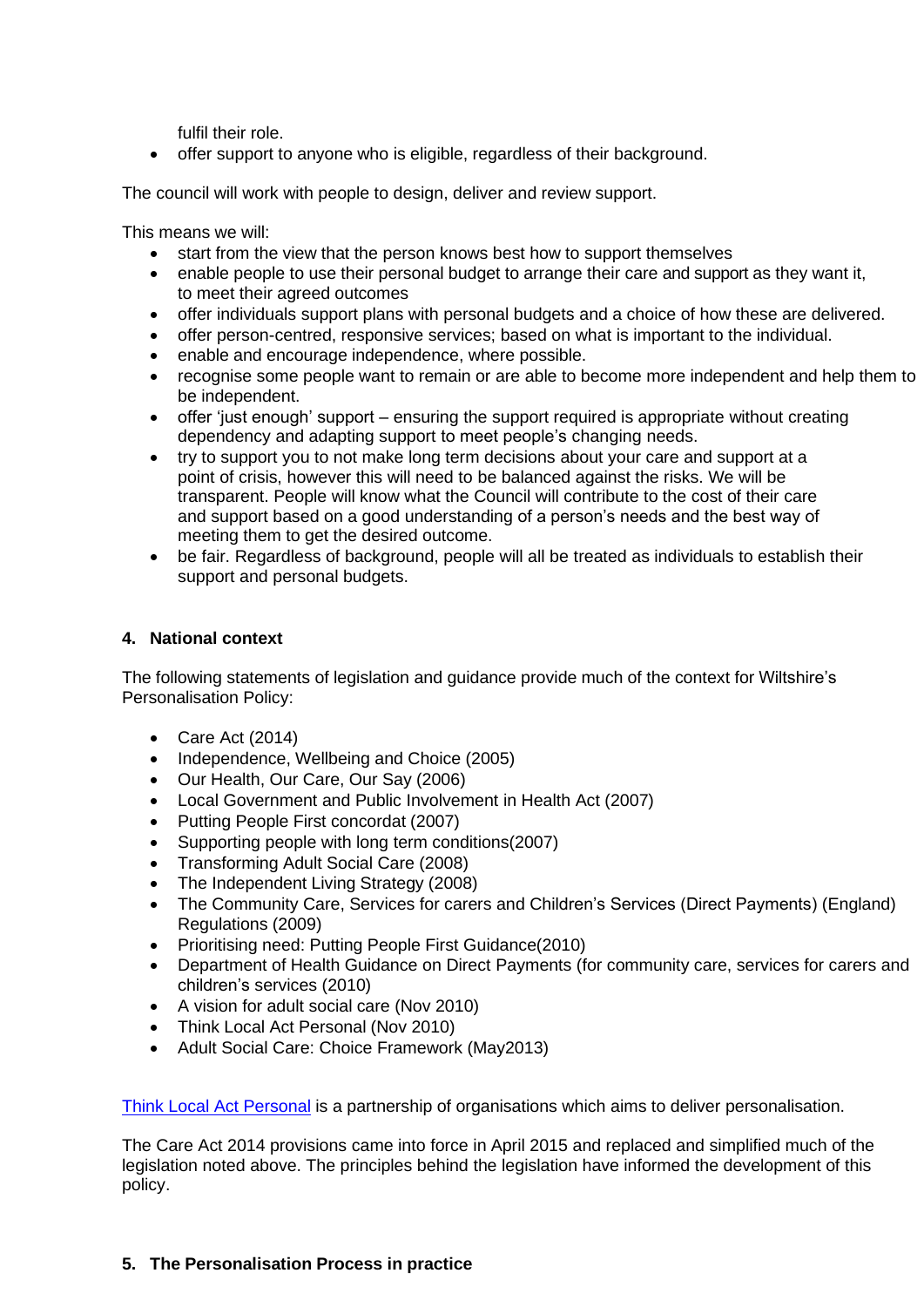People who find everyday tasks difficult, or help someone who does, may be eligible for support from the Council. If they are eligible, personalisation means they will have more choice on how support is delivered and will be included in discussions about needs, levels of support, how support is provided and in reviews of support. The 5 stages of the personalisation process in Wiltshire are set out below:



### **5.1 Contact**

Information about social care can be found on Wiltshire Council's adult care website <https://adults.wiltshire.gov.uk/>

You can make contact via the website by completing an online referral [https://adults.wiltshire.gov.uk/Information/referrals-and-forms,](https://adults.wiltshire.gov.uk/Information/referrals-and-forms) or by telephoning Wiltshire Council on 0300 456 0111.

Urgent help outside working hours is available via the Emergency Duty Service on 0300 456 0100.

Many people may only require information and advice from us, preferring to make arrangements for their own care. The Council can discuss what options are available for you to help decide on the best course of action in your particular situation. This may be to provide information and advice or signposting to existing community services provided by all kinds of organisations.

Self-assessments can be completed, but an allocated worker will need to contact you to discuss your needs further, if you require support from the Council.

You can be referred to us by your GP, a family member, another NHS professional or other person acting on your behalf - or you can refer yourself.

Anyone who feels they need an assessment can ask for one.

If you are a carer, you also have a right to an assessment of your needs.

Where it is immediately clear that you will not meet the eligibility criteria and the Council will not be able to offer support, the Council will offer you advice and information about other services that may be available locally from independent organisations and community groups.

#### **5.2 Assessment**

If a more in-depth assessment of current and future need is required, your details will be passed on to a relevant allocated worker.

The allocated worker will contact you to discuss your needs and, if required, arrange to visit you at home or remotely to carry out the assessment.

A period of reablement, or other service that might help improve your independence, may be offered ahead of any in-depth assessment taking place. These services provide planned, short term, intensive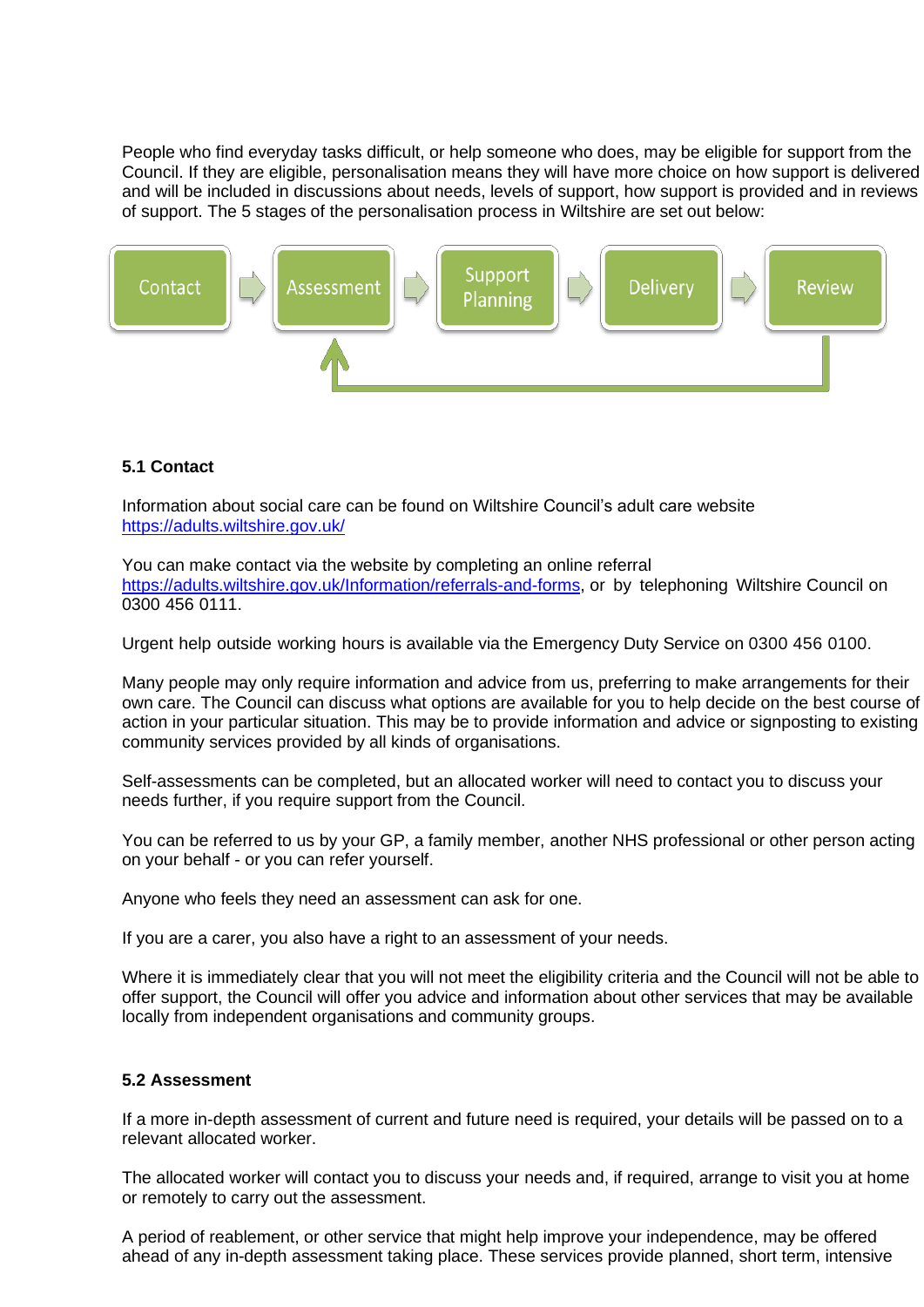help and are designed to help a person restore their independence, and to help them to do as much as they can for themselves, rather than someone doing things for them.

Reablement support can be offered free for up to 6 weeks, with progress monitored on a weekly basis.

The Council will offer reablement support for people:

- being supported by Adult Social Care for the first time
- with a new need that could benefit from reablement support.

If you are a carer you may also be offered support to enable you to take a break from your caring role.

Assessments will be carried out with your full involvement and will, with your consent, include the involvement of any carer or other people you want to be involved, to provide an understanding of your situation and care needs.

Assessments will involve:

- Informing you of the timescale for assessment
- Listening to your views and your situation as a whole
- Carrying out a full assessment and recording these details, including the desired set of outcomes you would like to achieve
- Sending you (and other relevant people, with your consent) a copy of that assessment
- Comparing your needs with the eligibility criteria Our policies [Wiltshire Council](https://www.wiltshire.gov.uk/adult-care-policies)
- Deciding if you are eligible for our assistance.

If, during the assessment, it appears to the council that you may have a need for the provision of health or housing support, the Council shall notify the relevant CCG, health or housing authority and invite them to assist in the assessment.

The Council will explore all reasonable opportunities to enable you to remain at home (or continue in your caring role should you wish to) before looking at other options.

By the end of the assessment the Council will agree with you what your needs are and those which are deemed eligible under the Care Act for help from the Council.

You will be provided with information about organisations providing financial and benefits advice when this is appropriate. If you have needs eligible for support from the Council our Finance and Benefits (FAB) Team will provide this advice.

#### **5.3 Support planning**

Where long-term Council funded support is required (based on a person meeting the eligibility criteria) a Support Plan will be developed with you.

The Support Plan sets out 'just enough' support to help you (no matter where the money comes from) to achieve the desired set of outcomes identified in the assessment. You may wish to include other outcomes that do not meet the eligibility criteria in your support plan, but these will not be included when calculating the value of the Personal Budget.

Support plans will be time-limited and/or subject to review, to ensure that you are supported, but not made dependent, and that reviews take place at appropriate points to make sure support is effective.

The outcomes will be underpinned by the principles of independence and reducing long-term need for support where possible.

Support Plans will make the most of any existing social support networks.

Where unpaid support is identified, it must be clear what assessed needs are being met through this support and what the impact on carers will be of continuing to provide this support. If not already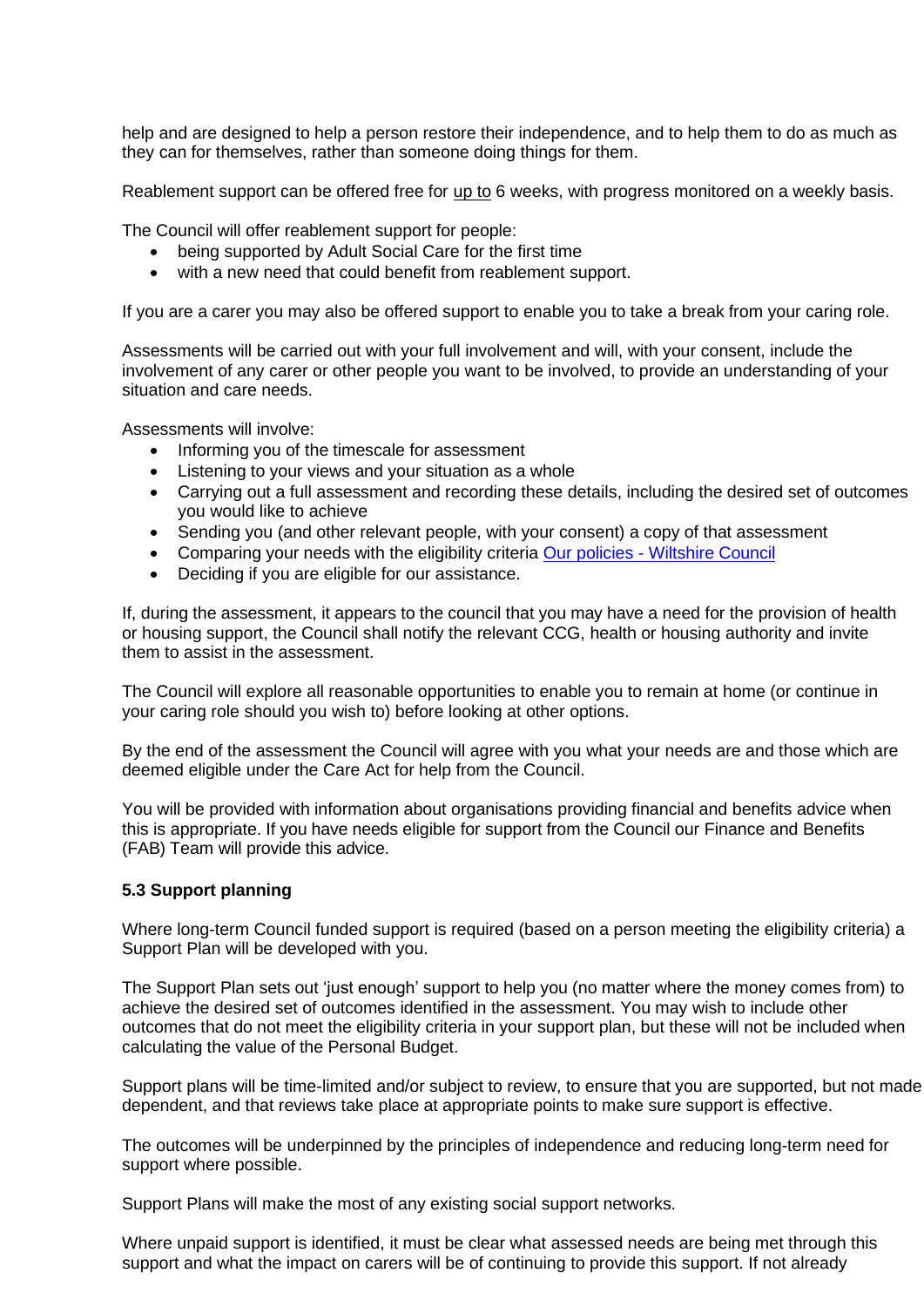undertaken, a carer's assessment will be offered in this circumstance.

A financial assessment will be undertaken to determine how much you will need to contribute towards the cost of your care. Please see [the Charging Policy](https://www.wiltshire.gov.uk/adult-care-policies) for more detail about this assessment.

#### **5.4 Personal Budgets**

You will be provided with the cost of the commissioned services required to meet your eligible needs (that is, how much Wiltshire Council would reasonably expect the support to cost us), to help build up the support plan. This will form the basis of how your Personal Budget will be calculated.

The cost of support can differ widely depending on needs, place and demand. The rates that calculations are based on will be those on which the council commissions support.

A Personal Budget is made up of social care funding and the person's assessed financial contribution (as per the charging policy). If you are a carer or are receiving aftercare for mental health needs<sup>1</sup>, you will not be required to pay towards the cost of services you receive to meet your needs save for the cost of any additional services or services that you choose in preference to services that would otherwise meet your needs.

You may choose to use your personal budget on a commissioned service, where Wiltshire Council holds and manages the Personal Budget on your behalf or choose to receive some or all of the Council's contribution as a direct payment.

The Council has a duty to ensure it provides support to meet a person's assessed eligible needs. But the reasonable price of doing so is based on a balance of how effective a support plan will be; how costeffective the support plan will be based on all the options; the level and complexity of need a person has; and the overall cost of a support plan.

Wiltshire Council cannot advise on the rates individual care agencies charge.

The rates used by the Council to establish the reasonable cost of support will be based on the rates the Council commissions support for. These figures may change but up to date figures will be provided as part of the assessment.

Where needs are complex, the personal budget will cover what it would cost the Council to commission a non-standard service. There are no standard rates in such cases so we use the rates for specialist provision that are capable of meeting the individual's needs.

Once the Personal Budget is agreed, a final support plan will be developed and agreed. The council will sign off support plans which include council funding to ensure that eligible needs will be met, and any risks managed.

A Personal Budget can only be used to meet eligible social care needs and can only be used to buy support or services that have been identified in the support plan.

The support plan will set out who will do what, with whom and when and will be written down and shared with all involved. It will focus on the outcomes that should be achieved and the positive risks people are prepared to take and how these will be managed.

In circumstances where your needs fluctuate, in determining the level of support we will consider your circumstances over as long a period as is necessary to establish an accurate indication of the ongoing level of need. The support plan may include contingency plans and advance statements setting out what you want to happen when you are not well enough to manage the support.

#### **5.4 Delivery**

<sup>1</sup> This is aftercare provided further to section 117 Mental Health Act 1983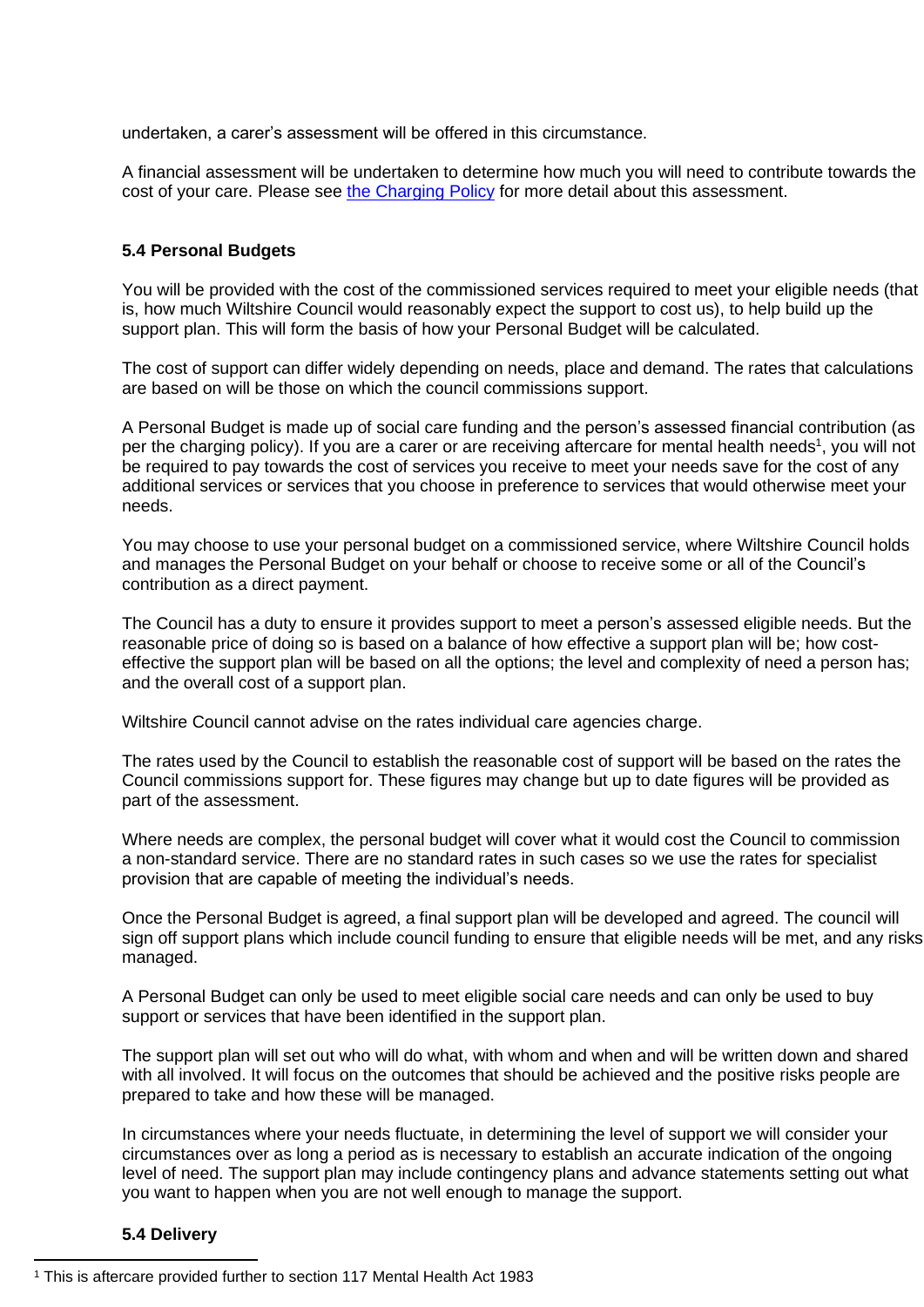An allocated worker will be identified to ensure the support plan is implemented.

Support to meet eligible needs does not always require services commissioned by the Council, and we will regard universal services (services open to all) as a means by which eligible needs can be met. Universal services can include those provided by voluntary organisations, housing related support or other services available within the community.

Wiltshire Council will help to identify health needs as part of an assessment and may help meet these needs where these are part of a jointly funded package with the NHS. However, support to meet health care needs cannot be directly funded by the Council.

If you have eligible needs and, following a financial assessment, are entitled to Council funding, your personal budget can be delivered in different ways and the allocated worker will discuss with you your chosen option:

- As a commissioned service
- As a direct payment
- As a combination of a commissioned service and a direct payment

The Council can use your personal budget to commission services on your behalf. In these circumstances, the council will make use of contracts it has with service providers to deliver your support plan.

The Council can arrange care and support services for adults with eligible needs who are assessed as having resources above the national maximum threshold, who choose to have care at home arranged by the Council. Arrangement fees may be charged for this service based on a cost recovery basis.

Th[e](http://www.carechoices.co.uk/) Care Choices website and [adult care website](https://adults.wiltshire.gov.uk/) also provide a useful source of information.

Adults with ineligible needs will be given information and advice about what community resources are available.

#### **5.5 Direct Payments**

Where you choose direct payments to deliver your support plan you can choose to buy care from an agency, buy equipment or employ your own personal assistant (P.A.).

If you employ a P.A., you will become an employer and be responsible for recruiting, employing, organising and paying the wages of your own staff. This enables you to have choice and control over your daily life by deciding what support is right for you, and when, where and how you want it. A support service providing information and advice to those receiving direct payments, including how to employ personal assistants, is commissioned by Wiltshire Council. This support service can put you in touch with other people receiving, or considering, a direct payment as well.

Carers can also get a direct payment to pay for support or services which will help them to "carry on" as a carer, by giving them a break from their caring role.

Personalisation will mean that as long as a support plan is clear about how it will support a person with their eligible needs, the ways people can be supported can be very flexible. However, direct payments cannot be used for NHS or other health services; permanent residential or nursing home care; or services which are directly managed or provided by Wiltshire Council.

In addition, a direct payment cannot be provided to meet the needs of any person who is subject to a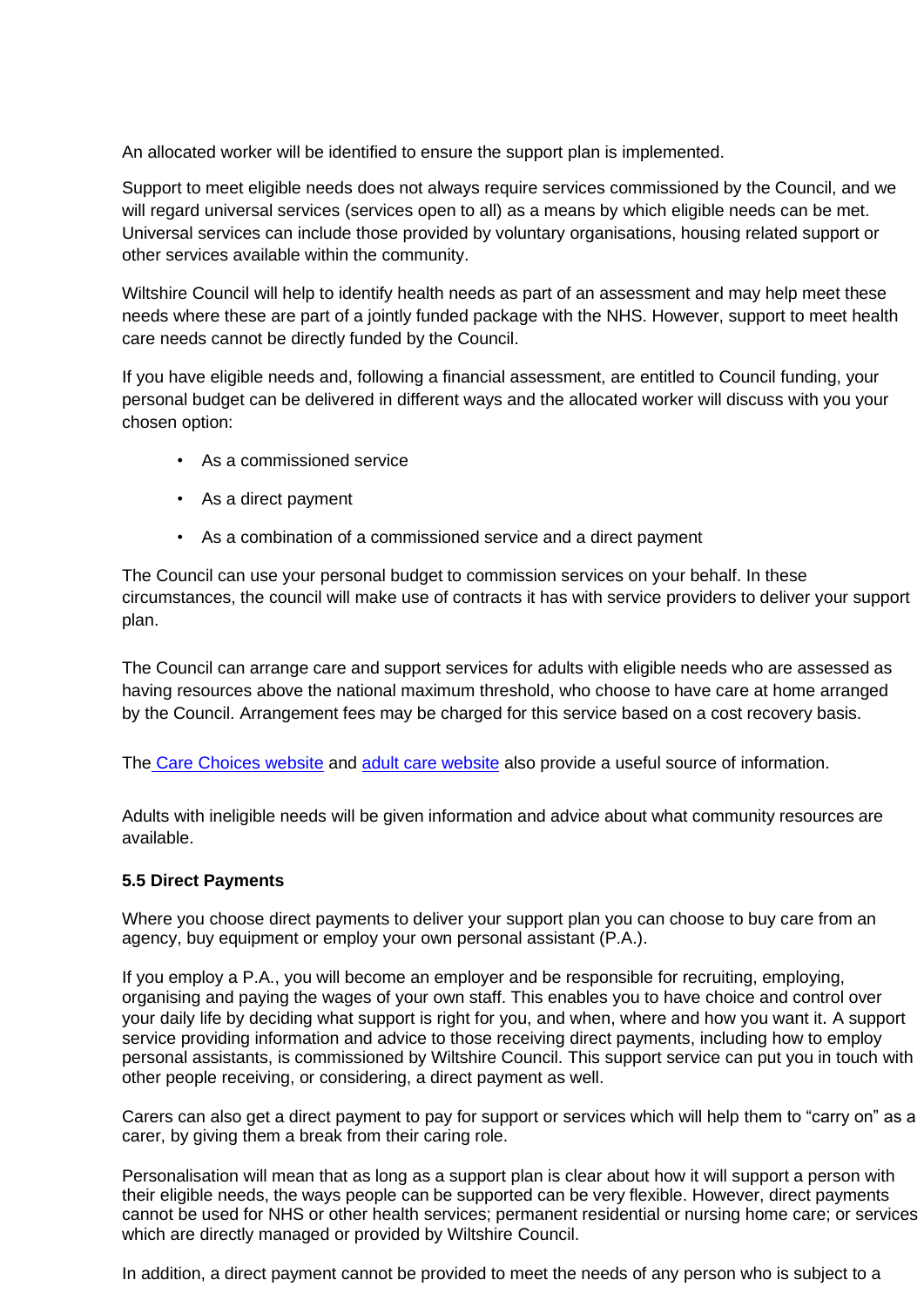requirement, license or order under criminal legislation that requires them to undertake drug or alcohol rehabilitation, behaviour therapy or testing.

Guidance on Direct Payments can be found here [https://adults.wiltshire.gov.uk/Information/direct](https://adults.wiltshire.gov.uk/Information/direct-payments)[payments](https://adults.wiltshire.gov.uk/Information/direct-payments)

In accordance with the relevant Regulations and Guidance, Direct Payments will be reviewed after six months (or sooner if required) to ensure they are providing the level of support the person needs and there are no excessive surpluses or deficits in the bank account. Thereafter reviews of direct payments will be annual and in so far as possible the Council will align annual reviews of direct payments with care and support plan reviews.

There will also be an annual financial audit of the Direct Payment account.

#### **5.6 Review and re-assessments**

Support plans are reviewed and monitored to check if there are any problems with your support arrangements and whether the outcomes are being met. If there are problems, you can either sort them out directly with the people involved or ask us to help.

Existing support plans and financial contributions will be re-assessed or reviewed at regular intervals (not longer than 12 months). In addition, anybody involved with your support can ask for a re-assessment at any time if there is a change of circumstances.

Support plans are reviewed to ensure that the services provided continue to meet your needs, that the agreed outcomes are being delivered and that you are still eligible for services. The cost of the service will also be reviewed to check whether it is still what we would reasonably expect for the support. You will always be invited to participate in reviews. The intention is to support you and change plans as your needs change.

Reviews and re-assessments of support will be undertaken with you and the notes shared with you and relevant others, with consent, where appropriate.

Where a change to the services provided is required, the support plan will be changed accordingly.

Sometimes an entirely new support plan will need to be produced if your needs have changed significantly. In these circumstances a reassessment will be undertaken.

When, following a review, it is planned to withdraw services, the allocated worker will be satisfied that your needs are no longer eligible, and you will be notified in writing.

Reviews will ensure that your independence is promoted, except where risks are such that you are in need of protection from harm by yourself or others.

#### **6. Monitoring, evaluation and review of this policy**

You are at the centre of everything we do. We will regularly ask for your views about the services you receive and respond by shaping those services accordingly. In all cases our aim is to get the appropriate support in as quickly as possible and we will be monitoring this to ensure it happens.

You may wish to challenge various decisions, such as the accuracy of the assessment; the value of the council's contribution to the personal budget; the cost of your contribution; the nature of the support you agreed in your support plan; or decisions regarding community or residential care. In such cases, you will be provided with a full and clear audit trail to explain why decisions were made. First of all, you should discuss and negotiate the decisions with your allocated worker while the decisions are still being made. If you are still unhappy your case can be referred to the allocated worker's line manager for further discussion and negotiation.